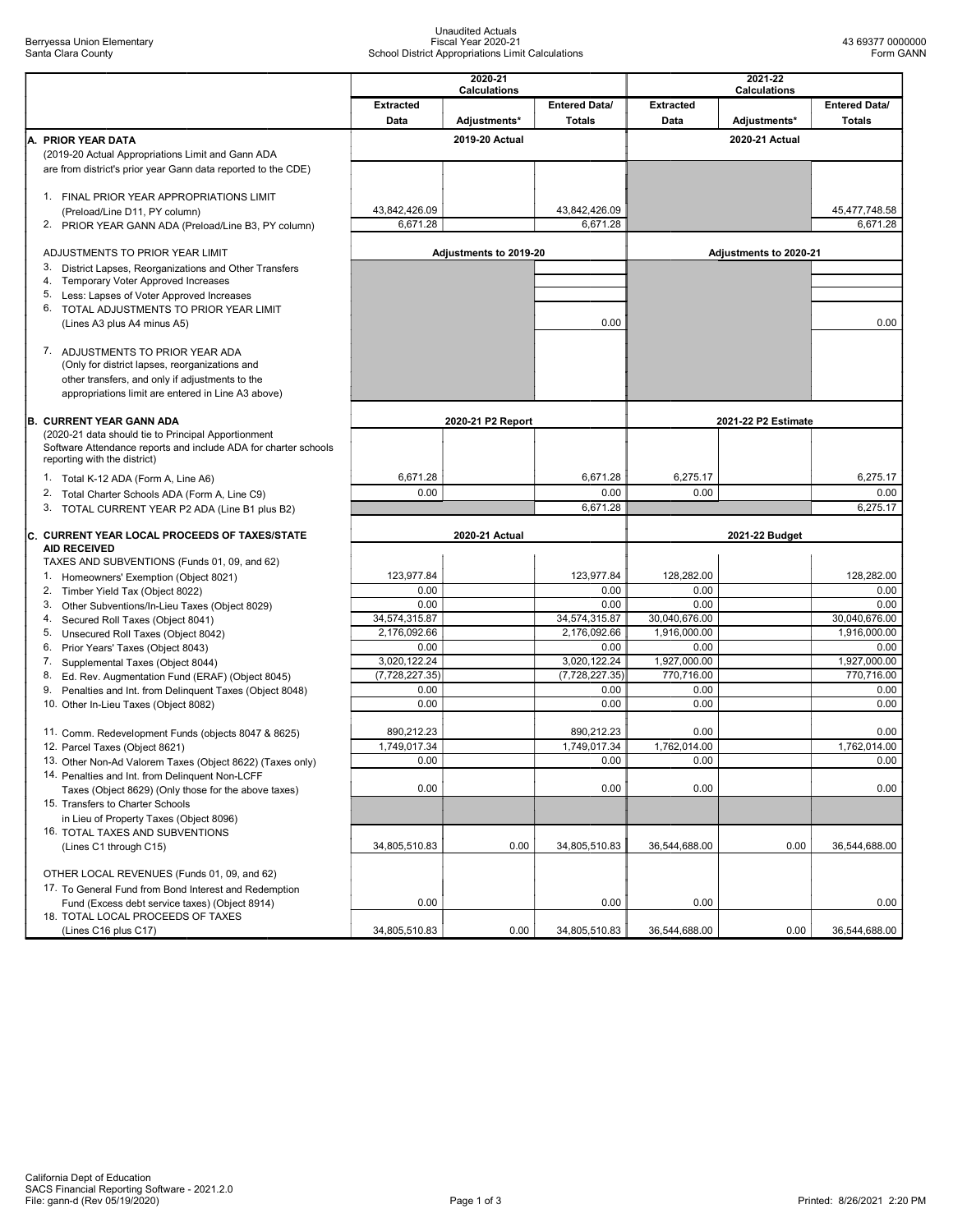## Unaudited Actuals Fiscal Year 2020-21 School District Appropriations Limit Calculations

|                                                                                                                   |                         | 2020-21<br><b>Calculations</b> |                            |                         | 2021-22<br><b>Calculations</b> |                            |  |  |
|-------------------------------------------------------------------------------------------------------------------|-------------------------|--------------------------------|----------------------------|-------------------------|--------------------------------|----------------------------|--|--|
|                                                                                                                   | <b>Extracted</b>        |                                | <b>Entered Data/</b>       | <b>Extracted</b>        |                                | Entered Data/              |  |  |
|                                                                                                                   | Data                    | Adjustments*                   | <b>Totals</b>              | Data                    | Adjustments*                   | <b>Totals</b>              |  |  |
| <b>EXCLUDED APPROPRIATIONS</b>                                                                                    |                         |                                |                            |                         |                                |                            |  |  |
| 19. Medicare (Enter federally mandated amounts only from objs.<br>3301 & 3302; do not include negotiated amounts) |                         |                                | 0.00                       |                         |                                | 0.00                       |  |  |
| OTHER EXCLUSIONS                                                                                                  |                         |                                |                            |                         |                                |                            |  |  |
| 20. Americans with Disabilities Act                                                                               |                         |                                |                            |                         |                                |                            |  |  |
| 21. Unreimbursed Court Mandated Desegregation<br>Costs                                                            |                         |                                |                            |                         |                                |                            |  |  |
| 22. Other Unfunded Court-ordered or Federal Mandates                                                              |                         |                                |                            |                         |                                |                            |  |  |
| 23. TOTAL EXCLUSIONS (Lines C19 through C22)                                                                      |                         |                                | 0.00                       |                         |                                | 0.00                       |  |  |
| STATE AID RECEIVED (Funds 01, 09, and 62)                                                                         |                         |                                |                            |                         |                                |                            |  |  |
| 24. LCFF - CY (objects 8011 and 8012)                                                                             | 28, 170, 717.51<br>0.00 |                                | 28,170,717.51<br>0.00      | 29, 187, 727.00<br>0.00 |                                | 29,187,727.00<br>0.00      |  |  |
| 25. LCFF/Revenue Limit State Aid - Prior Years (Object 8019)<br>26. TOTAL STATE AID RECEIVED                      |                         |                                |                            |                         |                                |                            |  |  |
| (Lines C24 plus C25)                                                                                              | 28, 170, 717.51         | 0.00                           | 28,170,717.51              | 29, 187, 727.00         | 0.00                           | 29,187,727.00              |  |  |
| <b>DATA FOR INTEREST CALCULATION</b>                                                                              |                         |                                |                            |                         |                                |                            |  |  |
| 27. Total Revenues (Funds 01, 09 & 62; objects 8000-8799)                                                         | 85,488,736.66           |                                | 85,488,736.66              | 83,289,240.40           |                                | 83,289,240.40              |  |  |
| 28. Total Interest and Return on Investments                                                                      |                         |                                |                            |                         |                                |                            |  |  |
| (Funds 01, 09, and 62; objects 8660 and 8662)                                                                     | 141,006.72              |                                | 141,006.72                 | 100,000.00              |                                | 100,000.00                 |  |  |
| D. APPROPRIATIONS LIMIT CALCULATIONS<br>PRELIMINARY APPROPRIATIONS LIMIT                                          |                         | 2020-21 Actual                 |                            |                         | 2021-22 Budget                 |                            |  |  |
| 1. Revised Prior Year Program Limit (Lines A1 plus A6)                                                            |                         |                                | 43,842,426.09              |                         |                                | 45.477.748.58              |  |  |
| 2. Inflation Adjustment<br>3. Program Population Adjustment (Lines B3 divided                                     |                         |                                | 1.0373                     |                         |                                | 1.0573                     |  |  |
| by [A2 plus A7]) (Round to four decimal places)                                                                   |                         |                                | 1.0000                     |                         |                                | 0.9406                     |  |  |
| 4. PRELIMINARY APPROPRIATIONS LIMIT                                                                               |                         |                                |                            |                         |                                |                            |  |  |
| (Lines D1 times D2 times D3)                                                                                      |                         |                                | 45,477,748.58              |                         |                                | 45,227,456.33              |  |  |
| APPROPRIATIONS SUBJECT TO THE LIMIT                                                                               |                         |                                |                            |                         |                                |                            |  |  |
| 5. Local Revenues Excluding Interest (Line C18)                                                                   |                         |                                | 34,805,510.83              |                         |                                | 36,544,688.00              |  |  |
| 6. Preliminary State Aid Calculation<br>a. Minimum State Aid in Local Limit (Greater of                           |                         |                                |                            |                         |                                |                            |  |  |
| \$120 times Line B3 or \$2,400; but not greater                                                                   |                         |                                |                            |                         |                                |                            |  |  |
| than Line C26 or less than zero)<br>Maximum State Aid in Local Limit<br>b.                                        |                         |                                | 800,553.60                 |                         |                                | 753,020.40                 |  |  |
| (Lesser of Line C26 or Lines D4 minus D5 plus C23;                                                                |                         |                                |                            |                         |                                |                            |  |  |
| but not less than zero)                                                                                           |                         |                                | 10,672,237.75              |                         |                                | 8,682,768.33               |  |  |
| Preliminary State Aid in Local Limit<br>C.<br>(Greater of Lines D6a or D6b)                                       |                         |                                | 10,672,237.75              |                         |                                | 8,682,768.33               |  |  |
| 7. Local Revenues in Proceeds of Taxes                                                                            |                         |                                |                            |                         |                                |                            |  |  |
| a. Interest Counting in Local Limit (Line C28 divided by<br>[Lines C27 minus C28] times [Lines D5 plus D6c])      |                         |                                |                            |                         |                                |                            |  |  |
| b. Total Local Proceeds of Taxes (Lines D5 plus D7a)                                                              |                         |                                | 75,135.78<br>34,880,646.61 |                         |                                | 54,366.95<br>36,599,054.95 |  |  |
| 8. State Aid in Proceeds of Taxes (Greater of Line D6a,                                                           |                         |                                |                            |                         |                                |                            |  |  |
| or Lines D4 minus D7b plus C23; but not greater                                                                   |                         |                                | 10,597,101.97              |                         |                                | 8,628,401.38               |  |  |
| than Line C26 or less than zero)<br>9. Total Appropriations Subject to the Limit                                  |                         |                                |                            |                         |                                |                            |  |  |
| a. Local Revenues (Line D7b)                                                                                      |                         |                                | 34,880,646.61              |                         |                                |                            |  |  |
| b.<br>State Subventions (Line D8)                                                                                 |                         |                                | 10,597,101.97<br>0.00      |                         |                                |                            |  |  |
| Less: Excluded Appropriations (Line C23)<br>С.<br>d. TOTAL APPROPRIATIONS SUBJECT TO THE LIMIT                    |                         |                                |                            |                         |                                |                            |  |  |
| (Lines D9a plus D9b minus D9c)                                                                                    |                         |                                | 45,477,748.58              |                         |                                |                            |  |  |